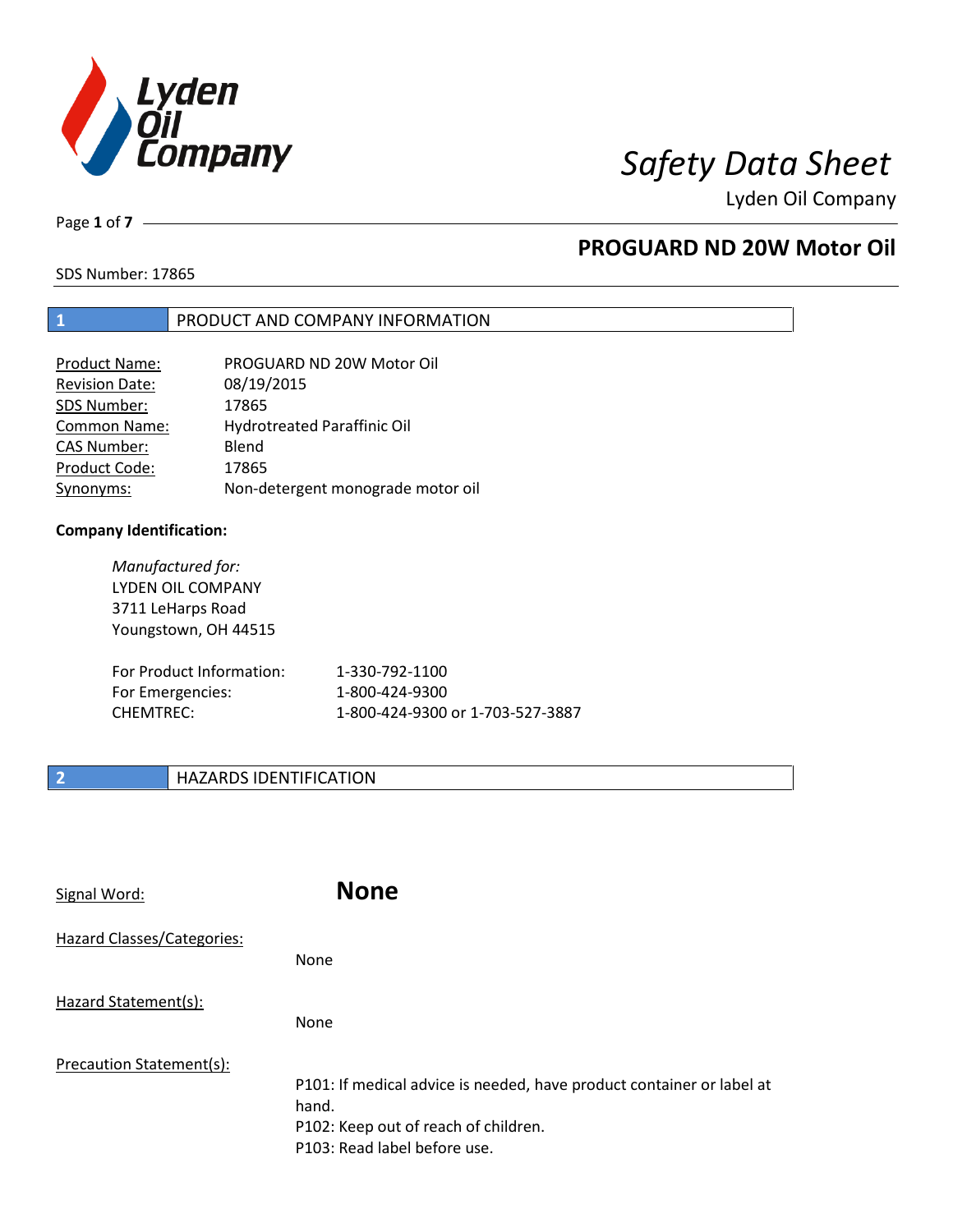

Page **2** of **7**

# **PROGUARD ND 20W Motor Oil**

SDS Number: 17865

Other Hazard Statement(s):

Repeated exposure may cause skin dryness or cracking.

|  | COMPOSITION / INFORMATION ON INGREDIENTS |
|--|------------------------------------------|
|--|------------------------------------------|

Ingredients:

*Mixture of the substances listed below with nonhazardous additions.*

| <b>Chemical Name</b>                                      | <b>CAS Number</b> | Percentage |
|-----------------------------------------------------------|-------------------|------------|
| Distillates (petroleum), solvent-dewaxed heavy paraffinic | 64742-65-0        | >99        |
| Additives                                                 | N/A               |            |

*\*Any concentration shown as a range is to protect confidentiality or is due to batch variation.*

| $\vert$ 4 | <b>MEASURES</b><br>, FIRST<br>AIL |
|-----------|-----------------------------------|
|           |                                   |

# Description of First Aid Measures:

| Inhalation:          | If symptoms develop, move victim to fresh air. If symptoms persist,<br>obtain medical attention.                  |
|----------------------|-------------------------------------------------------------------------------------------------------------------|
| <b>Skin Contact:</b> | Wash with soap and water. Remove contaminated clothing and wash<br>before reuse. Get medical attention if needed. |
| Eye Contact:         | Rinse opened eye for several minutes under running water. If<br>symptoms persist, consult medical attention.      |
| Ingestion:           | Rinse mouth with water. If symptoms develop, obtain medical<br>attention.                                         |

Symptoms and Effects, both acute and delayed:

No further relevent data available.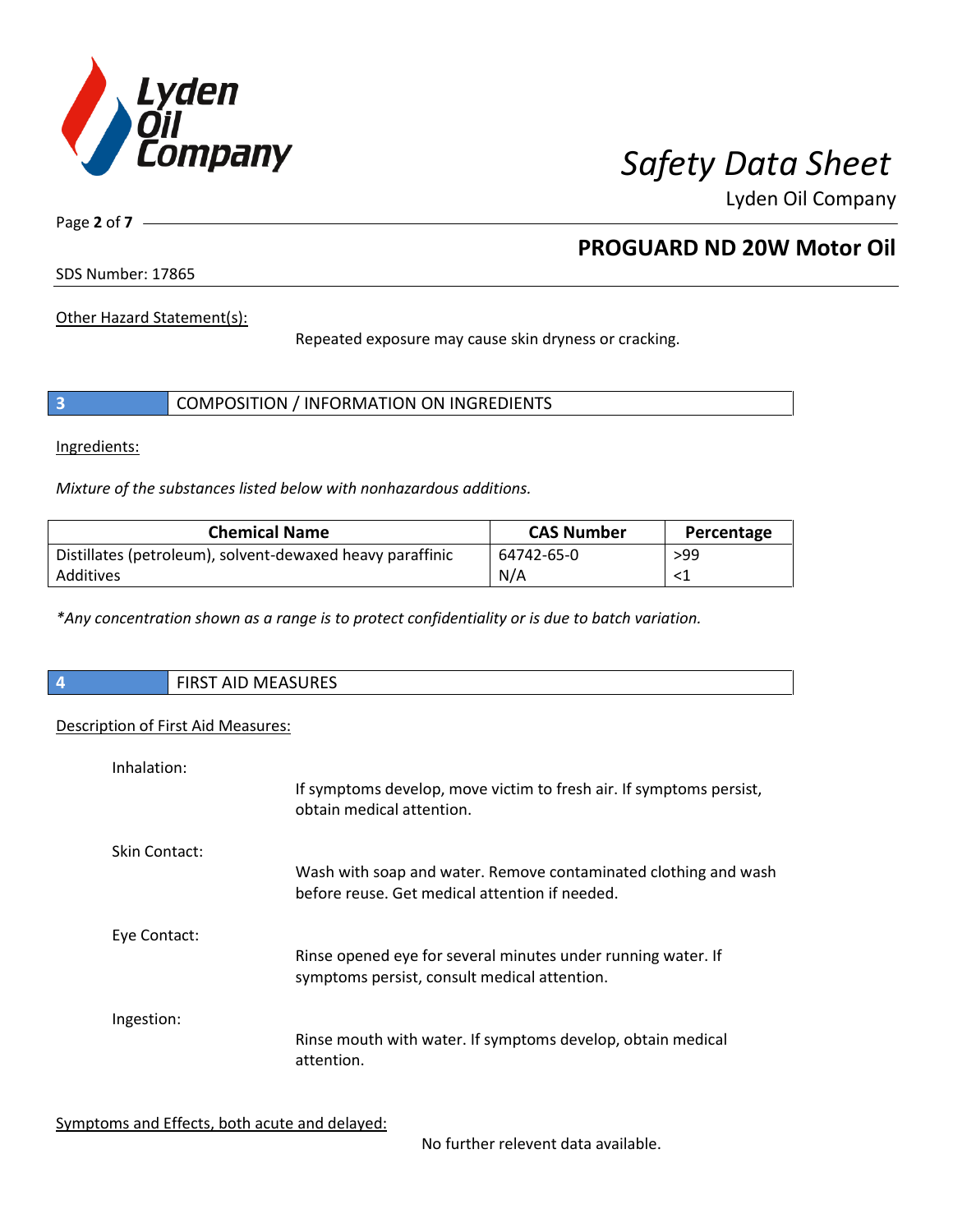

**PROGUARD ND 20W Motor Oil**

Lyden Oil Company

SDS Number: 17865

Page **3** of **7**

Recommended Actions:

Treat symptomatically. Call a doctor or poison control center for guidance.

| 5                               | <b>FIRE FIGHTING MEASURES</b>             |                                                                                                                                                                                                   |
|---------------------------------|-------------------------------------------|---------------------------------------------------------------------------------------------------------------------------------------------------------------------------------------------------|
|                                 | Recommended Fire-Extinguishing Equipment: | Use dry powder, foam, or carbon dioxide fire<br>extinguishers. Water may be ineffective in fighting<br>an oil fire unless used by experienced fire fighters.                                      |
| Possible Hazards During a Fire: |                                           | Hazardous combustion products may include: A<br>complex mixture of airborne solid and liquid<br>particulates and gases (smoke). Carbon monoxide.<br>Unidentified organic and inorganic compounds. |
|                                 | <b>Recommendations to Firefighters:</b>   | No special measures required.                                                                                                                                                                     |
| $6\phantom{1}6$                 | <b>ACCIDENTAL RELEASE MEASURES</b>        |                                                                                                                                                                                                   |
| <b>Personal Precautions:</b>    |                                           | Avoid contact with skin, eyes, and clothing.<br>Keep away from sources of ignition.                                                                                                               |
|                                 |                                           |                                                                                                                                                                                                   |
| <b>Emergency Procedures:</b>    |                                           | Contain spilled material, collect in suitable and<br>properly labled containers.                                                                                                                  |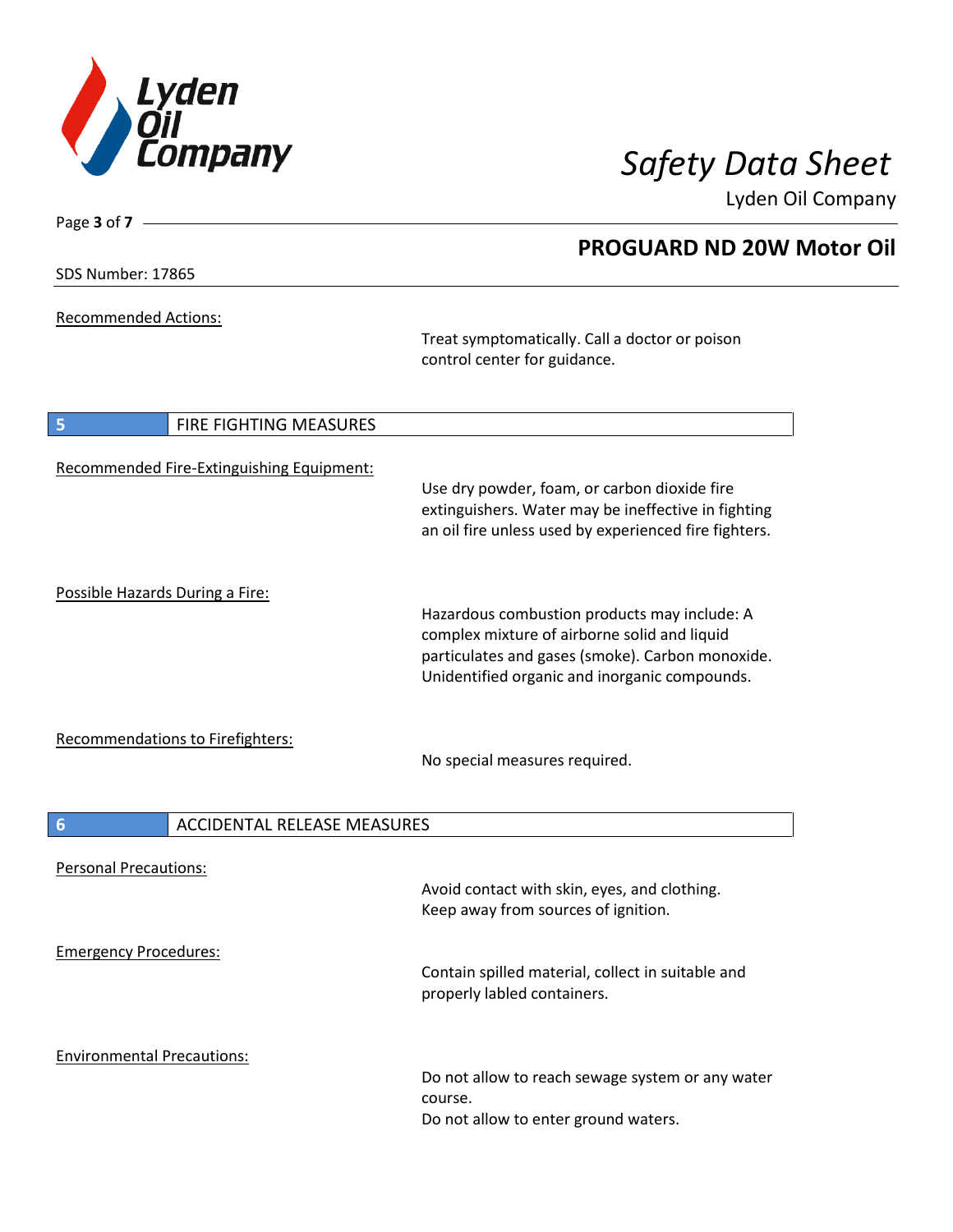

**PROGUARD ND 20W Motor Oil**

Lyden Oil Company

SDS Number: 17865

Page **4** of **7**

Cleanup Procedures:

Pick up excess with inert absorbant material.

**7** HANDLING AND STORAGE Handling Precautions:

Handle with care and avoid spillage on the floor. Do not cut, weld, drill, grind, braze, or solder container.

Storage Requirements:

Keep container tightly sealed. Keep away from sources of ignition.

# **8** EXPOSURE CONTROLS / PERSONAL PROTECTION

## Exposure Limits:

-64742-65-0 Distillates (petroleum), solvent-dewaxed heavy paraffinic (>99%):

ACGIH TLV – Long-term value:  $5mg/m<sup>3</sup>$ OSHA PEL - Long-term value: 5mg/m<sup>3</sup>

# Engineering Controls:

All ventilation should be designed in accordance with OSHA standard (29 CFR 1910.94).

Personal Protective Equipment:

Wash hands before breaks and at the end of work. Use safety glasses and gloves.

## **9** PHYSICAL AND CHEMICAL PROPERTIES

Color: Amber Physical State: Liquid

Odor: Data not available Odor Threshold: Data not available pH: Data not available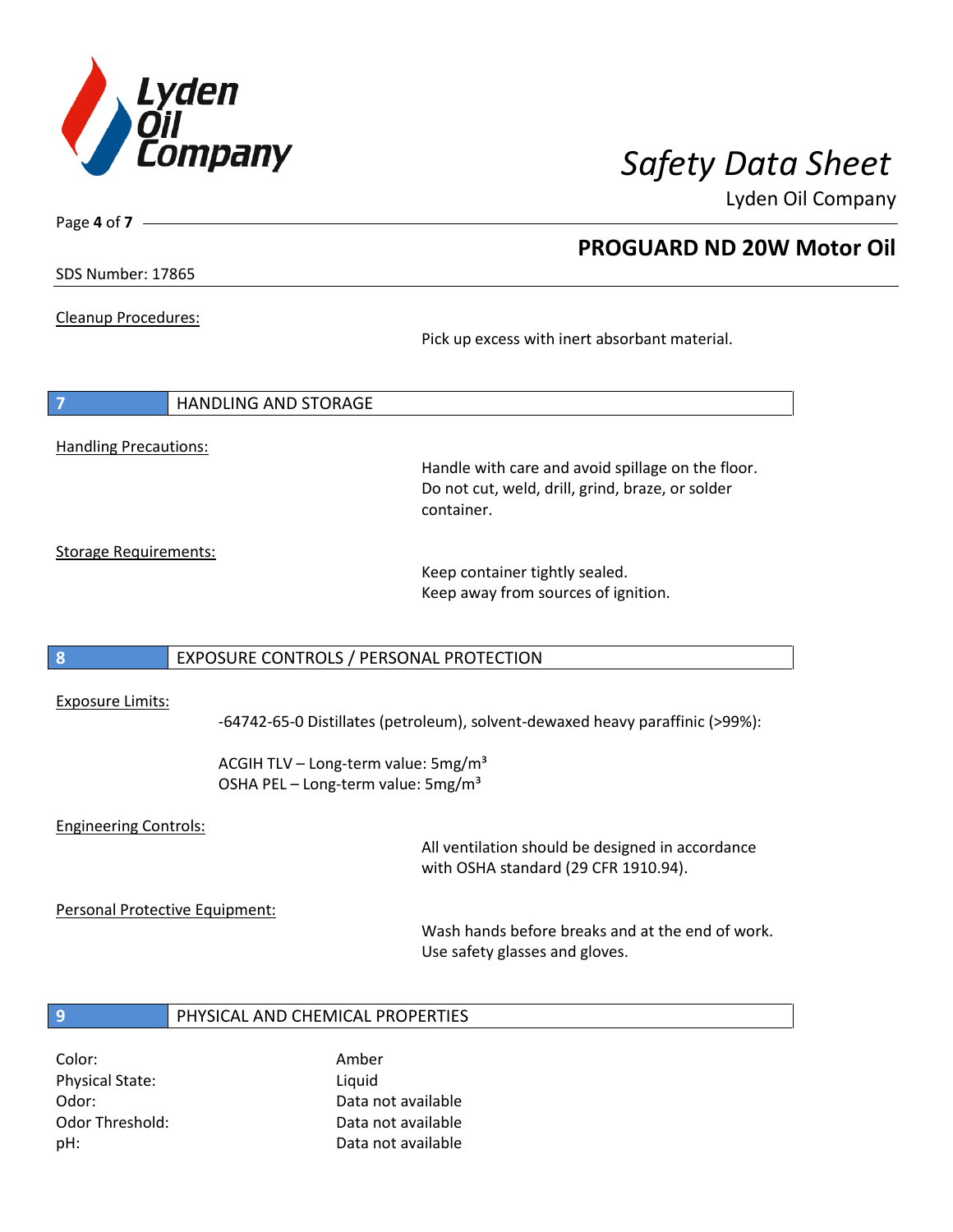

Page **5** of **7**

# **PROGUARD ND 20W Motor Oil**

## SDS Number: 17865

| Data not available                                      |
|---------------------------------------------------------|
| Data not available                                      |
| Data not available                                      |
| 204.4° C / 399.9° F (COC Method)                        |
| Data not available                                      |
| Data not available                                      |
| Data not available                                      |
| Data not available                                      |
| Data not available                                      |
| Data not available                                      |
| Insoluble in water                                      |
| Data not available                                      |
| Data not available                                      |
| Data not available                                      |
| 7.1 mm <sup>2</sup> /sec (kinematic at $100^{\circ}$ C) |
|                                                         |

# **10** STABILITY AND REACTIVITY

| Stability:                     | Stable under normal conditions.                                  |
|--------------------------------|------------------------------------------------------------------|
| Reactivity:                    | Not reactive under normal conditions.                            |
| <b>Conditions to Avoid:</b>    | Extreme temperature, sparks, open flame, and<br>direct sunlight. |
| <b>Hazardous Reactions:</b>    | No known hazardous reactions.                                    |
| <b>Incompatible Materials:</b> | No further relevant information available.                       |
| <b>Decomposition Products:</b> | Hazardous decomposition products are not<br>expected to form.    |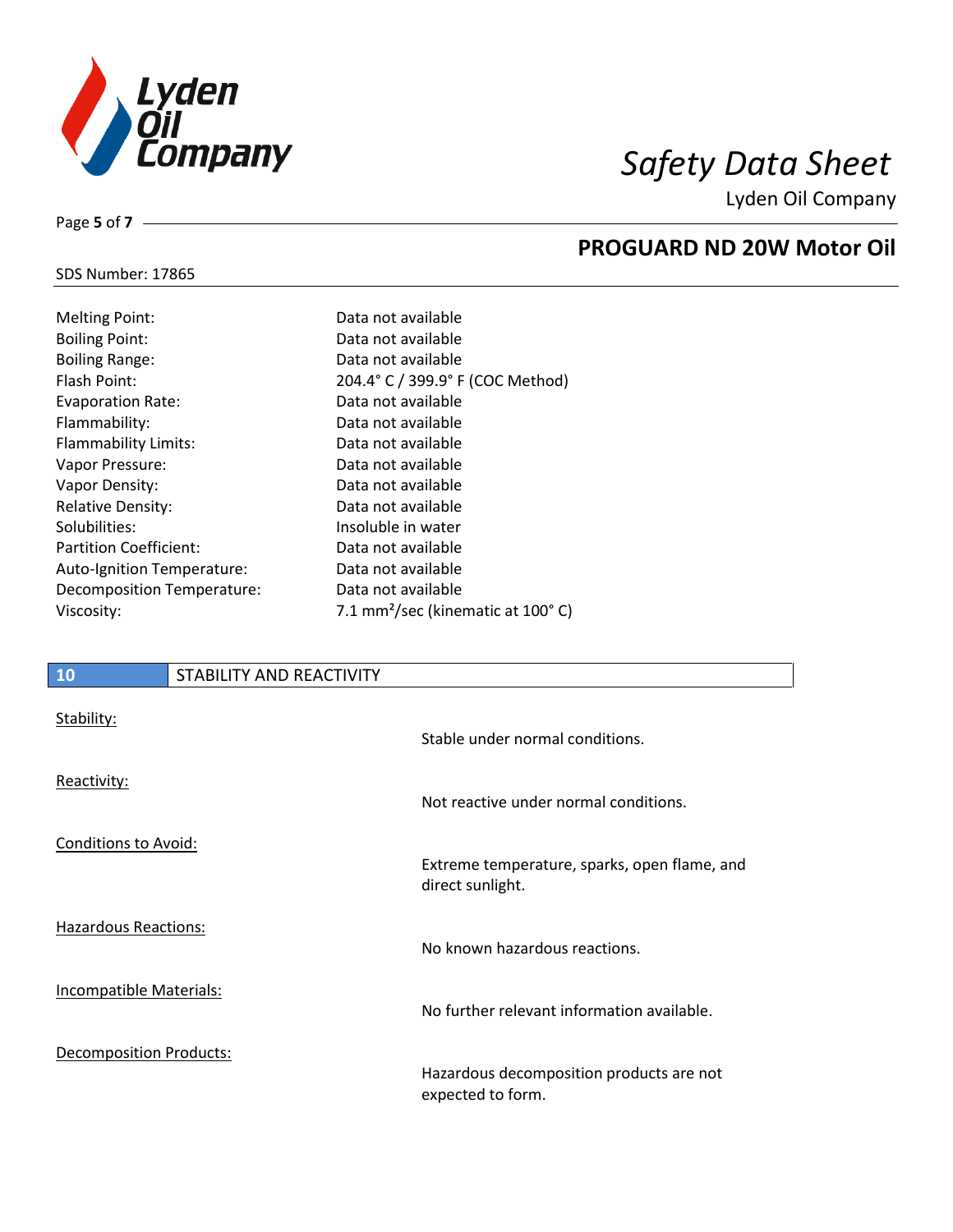

**PROGUARD ND 20W Motor Oil**

Lyden Oil Company

SDS Number: 17865

# **11** TOXICOLOGICAL INFORMATION Routes of Exposure: Skin and eye contact are the primary routes of exposure although exposure may occur following accidental ingestion. Exposure Effects: Repeated skin contact may cause dermatitis or an oil acne. Measures of Toxicity: No test data available. Carcinogenic/Mutagenic Precautions: Non-carcinogenic and not expected to be mutagentic. **12** ECOLOGICAL INFORMATION Ecological Precautions: Avoid exposing to the environment. Ecological Effects: No specific environmental or aquatic data available. **13** DISPOSAL CONSIDERATIONS Disposal Methods: Dispose of waste material in accordance with all local, state, and federal requirements. Disposal Containers: Use properly approved container for disposal. Special Precautions: Do not flush to surface waters or drains.

Page **6** of **7**